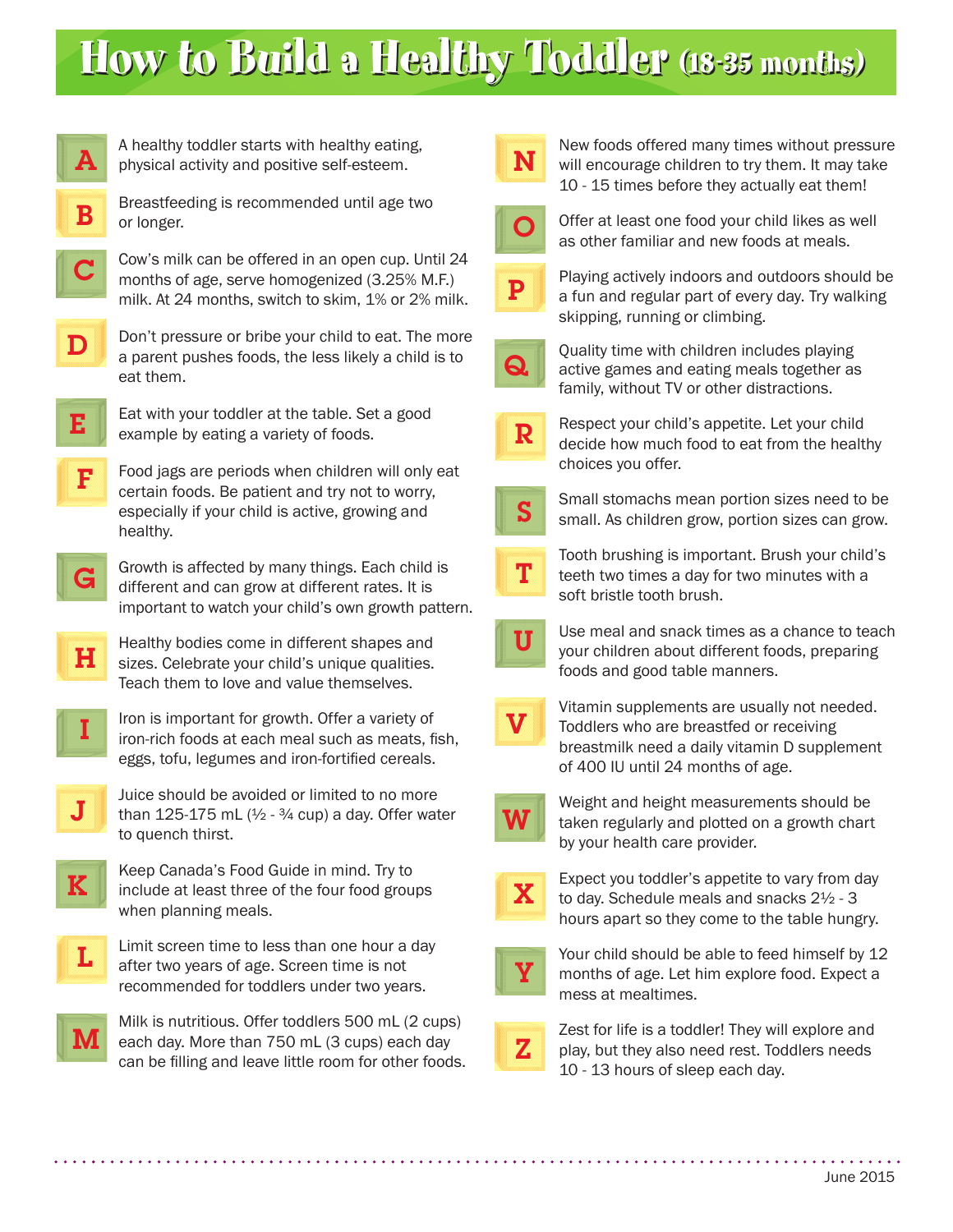# What Should My Toddler Have Each Day?

For toddlers 12 - 24 months, offer a variety of foods from each of the four food groups in Canada's Food Guide every day. Let your toddler decide how much to eat from what you provide at meal and snack times. Offer small portions (about  $\frac{1}{4}$  to  $\frac{1}{2}$  of a Food Guide serving) and let them ask for more if they are still hungry.

For toddlers 24 months and older, Canada's Food Guide gives recommendations on the number of servings for each food group each day. Food Guide servings can be divided into smaller amounts that are offered at different meal and snack times. Continue to offer your child small portions (about ½ to one Food Guide serving) and let your toddler decide how much to eat.



Continue to breastfeed your toddler until age two or longer. Use the chart below to help plan meals and snacks.

| <b>Food Group</b>                                                                            | <b>Age 24-36</b><br><b>Months</b> | <b>What Is One Food Guide Serving?</b>                                                                                                                                                                                                                                                                                                           |
|----------------------------------------------------------------------------------------------|-----------------------------------|--------------------------------------------------------------------------------------------------------------------------------------------------------------------------------------------------------------------------------------------------------------------------------------------------------------------------------------------------|
| <b>Vegetables and Fruit</b><br>Offer one dark green and one<br>orange vegetable each day.    | 4 Food Guide<br>servings          | • 1 medium vegetable or fruit<br>• 125 mL (1/2 cup) of fresh, frozen or canned vegetables,<br>tomato sauce<br>• 250 mL (1 cup) of leafy raw vegetables or salad                                                                                                                                                                                  |
| <b>Grain Products</b><br>Offer whole grain products<br>each day.                             | 3 Food Guide<br>servings          | • 1 slice of whole grain bread<br>• 1/2 bagel or small whole grain muffin<br>• 1/2 pita or large tortilla<br>• 125 mL (1/2 cup) of cooked rice, bulgur, quinoa, pasta<br>or couscous<br>• 175 mL (3/4 cup) of hot cereal<br>• 30 g of cold cereal                                                                                                |
| <b>Milk and Alternatives</b><br>Offer skim, 1%, or 2% milk<br>each day.                      | 2 Food Guide<br>servings          | • 250 mL (1 cup) of cow's milk or fortified soy<br>beverage<br>• 175 g (3/4 cup) of yogurt<br>• 50 $g(1\frac{1}{2}$ oz) of hard cheese<br>Plant-based beverages other than fortified soy beverage<br>(e.g. rice, almond, coconut) are low in nutrients required<br>for a child's growth and are not part the Milk and<br>Alternatives food group |
| <b>Meat and Alternatives</b><br>Offer alternatives such as<br>beans, lentils and tofu often. | 1 Food Guide<br>serving           | • 2 eggs<br>• 30 mL (2 Tbsp) of peanut butter or other nut butters<br>• 60 mL (1/4 cup) of shelled nuts or seeds<br>• 125 mL (1/2 cup) of cooked fish, shellfish, poultry, lean<br>meat or game meat<br>• 175 mL (3/4 cup) of hummus, tofu or cooked legumes such<br>as kidney beans, chickpeas and lentils                                      |



Fish is an excellent source of protein and healthy fats. Serve fish at least twice a week. Some types of fish are high in mercury, which is harmful to a child's developing brain. Serve fish that are lower in mercury and have omega-3 fats such as char, herring, mackerel, rainbow trout and salmon. To find out more about choosing fish, visit EatRight Ontario: [www.eatrightontario.ca/en/Articles/Food-safety/Get-the-reel-scoop-on-fish-and-mercury.](http://www.eatrightontario.ca/en/Articles/Food-safety/Get-the-reel-scoop-on-fish-and-mercury)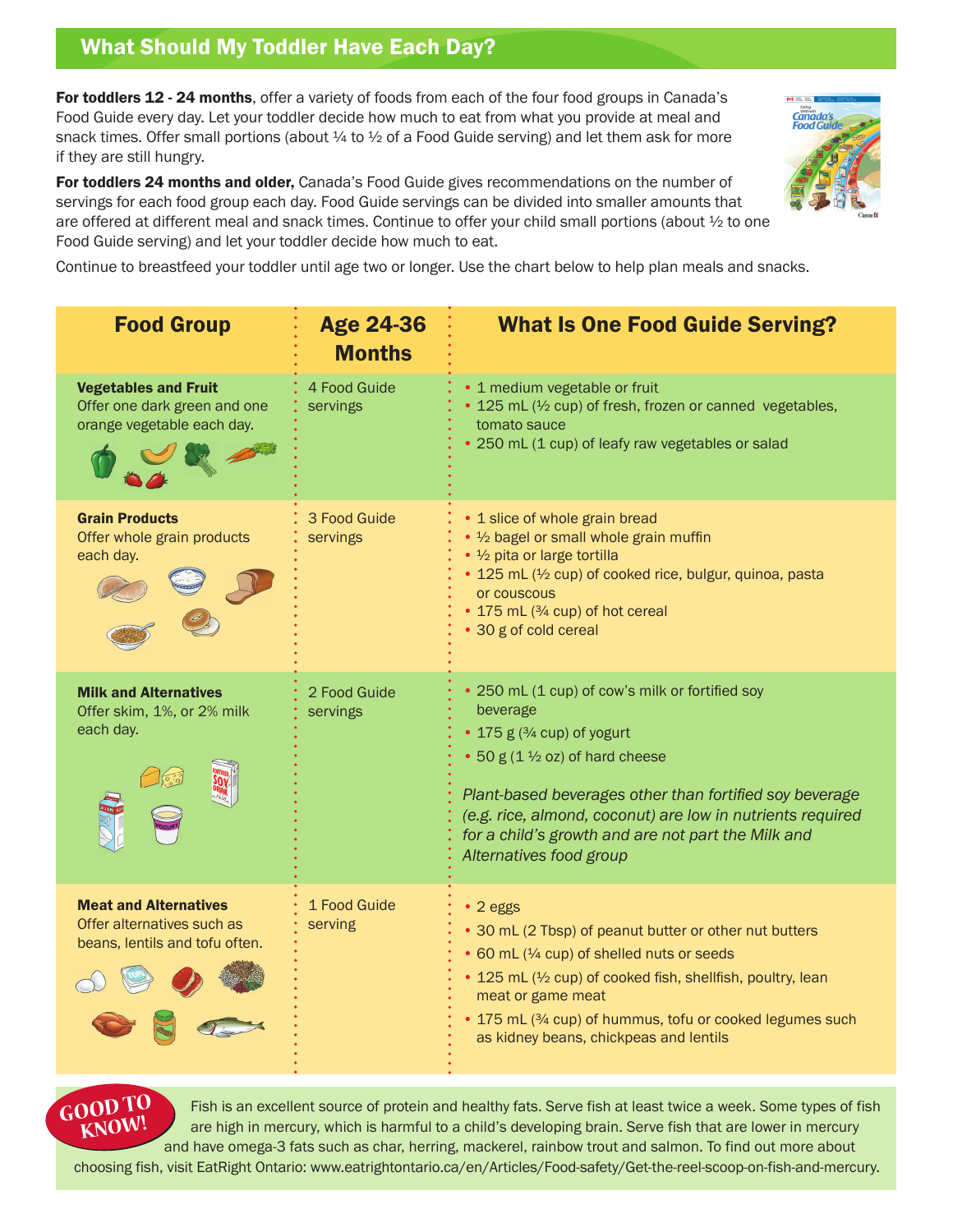## **Tips for Feeding Toddlers Sample Meal Plan**

A healthy snack should include at least two of the four food groups. This helps your toddler to meet her nutrient needs.

#### Examples include:

- Whole grain crackers and cheese
- Hummus with cucumber strips and shredded carrots
- Apple slices and cheese
- Yogurt and banana slices
- Whole grain toast with thinly spread peanut butter or avocado

#### Your not-so-hungry toddler

 Your toddler's growth may slow down between 12 - 24 months of age. This may decrease her appetite. It is normal for a toddler's appetite to go up and down. Start with small portions and work towards bigger portions as your child gets older.

#### Choking

Cut your child's food into bite size pieces to avoid choking. Avoid hard, small and round foods, and smooth and sticky foods.

- Cut grapes and cherry tomatoes into quarters
- Cut hard raw vegetables into narrow strips.
- Thinly spread peanut or nut butters on toast.
- Avoid hotdogs, candies, popcorn and nuts.

Always supervise young children when they are eating.

### **Allergies**

Your toddler should be able to enjoy a variety of flavours and foods from Canada's Food Guide. You don't have to delay giving your toddler certain foods.

### To learn more about allergies, visit EatRight

Ontario: [www.eatrightontario.ca/en/Articles/Food-alle](http://www.eatrightontario.ca/en/Articles/Food-aller�gies-intolerances/Food-allergies---Intolerances.aspx)r[gies-intolerances/Food-allergies---Intolerances.aspx](http://www.eatrightontario.ca/en/Articles/Food-aller�gies-intolerances/Food-allergies---Intolerances.aspx)

This menu is only a guide. Offer your child healthy foods from your family meal. Eat together as a family as often as you can. Let your child decide how much they want to eat from the foods offered.

#### Breakfast

- Cooked egg
- Whole grain toast
- Sliced strawberries
- Breastfeeding or cow's milk (in open cup)

#### Morning Snack

- Graham crackers
- Yogurt
- Orange slices
- Water

#### Lunch

- Whole grain pasta and tomato sauce
- Cooked sweet potato pieces
- Leftover chicken
- Breastfeeding or cow's milk (in open cup)

#### Afternoon Snack

- O-shaped cereal
- Pear slices
- Water

#### **Supper**

- Baked salmon
- Brown rice
- Cooked broccoli
- Breastfeeding or cow's milk (in open cup)

#### After Supper Snack

- Grapes cut into quarters
- Breastfeeding or cow's milk (in open cup)

### $GOODTO$ **KNOW!**

### What about physical activity? Eating well is important, but so is being active.

Toddlers should get at least 180 minutes of physical activity every day. Try playing outside, walking, running or dancing.

GOOD TO STORE Offer water to drink at and between meals and snacks, especially when toddlers are active, and when the weather is hot. Breastfeeding is recommended until age two or longer.

For toddlers 12 - 24 months: If your child is not breastfed and cannot drink cow's milk, offer a soy formula or fortified, full-fat goat's milk.

For toddlers over 24 months: If your child is not breastfed and cannot drink cow's milk, offer a fortified soy beverage.